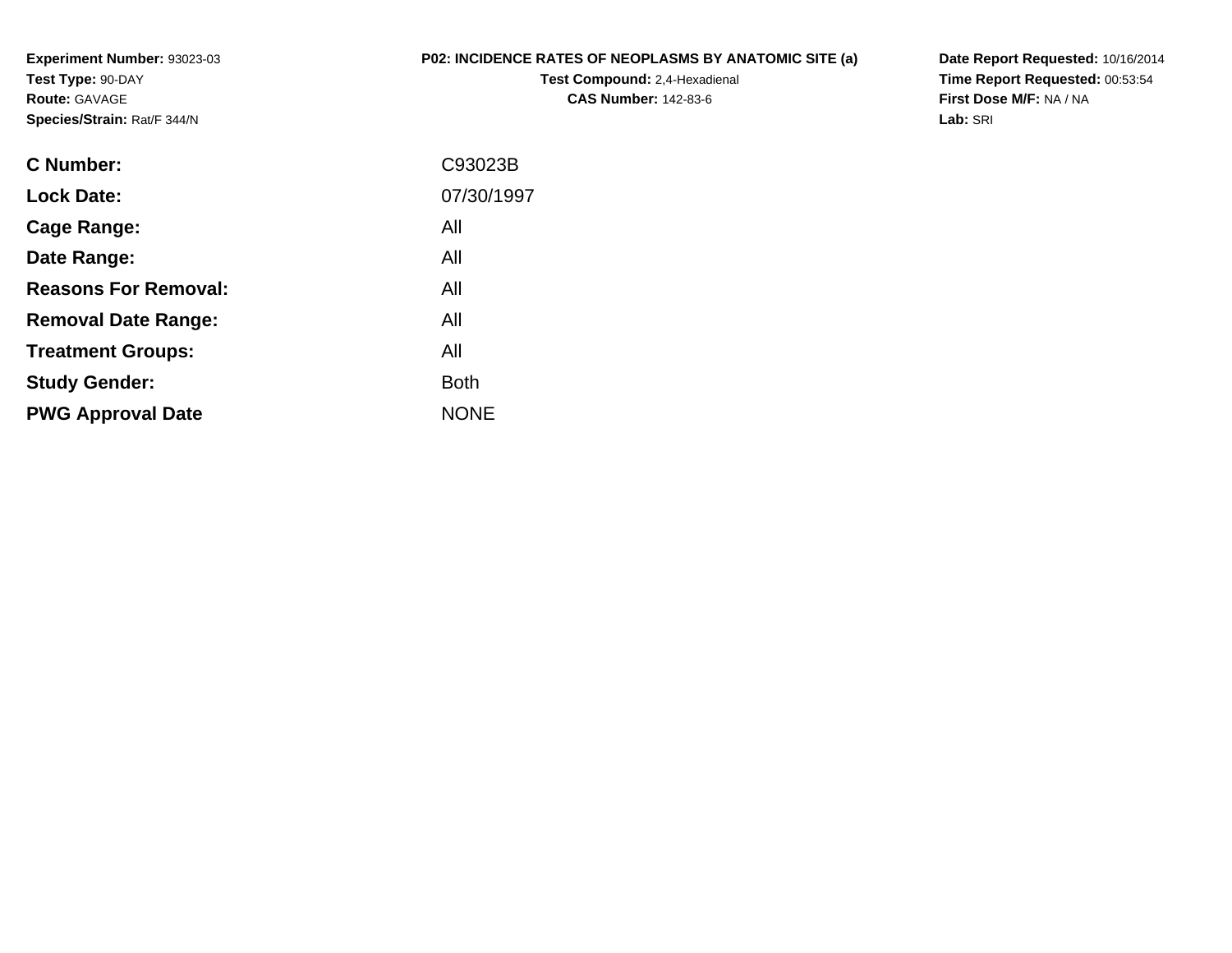| Route: GAVAGE                           |                                |                        | <b>CAS Number: 142-83-6</b> |                       | First Dose M/F: NA / NA<br>Lab: SRI |                        |  |  |  |  |
|-----------------------------------------|--------------------------------|------------------------|-----------------------------|-----------------------|-------------------------------------|------------------------|--|--|--|--|
| Species/Strain: Rat/F 344/N             |                                |                        |                             |                       |                                     |                        |  |  |  |  |
| F 344/N Rat MALE                        | <b>MG/KG/DY</b><br>$\mathbf 0$ | <b>MG/KG/DY</b><br>7.5 | <b>MG/KG/DY</b><br>15       | <b>MG/KG/DY</b><br>30 | <b>MG/KG/DY</b><br>60               | <b>MG/KG/DY</b><br>120 |  |  |  |  |
| <b>Disposition Summary</b>              |                                |                        |                             |                       |                                     |                        |  |  |  |  |
| <b>Animals Initially In Study</b>       | $10$                           | 10                     | 10                          | 10                    | 10                                  | 10                     |  |  |  |  |
| <b>Early Deaths</b>                     |                                |                        |                             |                       |                                     |                        |  |  |  |  |
| <b>Survivors</b>                        |                                |                        |                             |                       |                                     |                        |  |  |  |  |
| <b>Terminal Sacrifice</b>               | 10                             | 10                     | 10                          | 10                    | 10                                  | 10                     |  |  |  |  |
| <b>Animals Examined Microscopically</b> | 10                             | 10                     | 10                          | 10                    | 10                                  | 10                     |  |  |  |  |
| <b>ALIMENTARY SYSTEM</b>                |                                |                        |                             |                       |                                     |                        |  |  |  |  |
| Esophagus                               | (7)                            | (0)                    | (0)                         | (0)                   | (0)                                 | (10)                   |  |  |  |  |
| Intestine Large, Cecum                  | (10)                           | (0)                    | (0)                         | (0)                   | (0)                                 | (10)                   |  |  |  |  |
| Intestine Large, Colon                  | (10)                           | (0)                    | (0)                         | (0)                   | (0)                                 | (10)                   |  |  |  |  |
| Intestine Large, Rectum                 | (10)                           | (0)                    | (0)                         | (0)                   | (0)                                 | (10)                   |  |  |  |  |
| Intestine Small, Duodenum               | (10)                           | (0)                    | (0)                         | (0)                   | (0)                                 | (10)                   |  |  |  |  |
| Intestine Small, Ileum                  | (10)                           | (0)                    | (0)                         | (0)                   | (0)                                 | (10)                   |  |  |  |  |
| Intestine Small, Jejunum                | (10)                           | (0)                    | (0)                         | (0)                   | (0)                                 | (10)                   |  |  |  |  |
| Liver                                   | (10)                           | (0)                    | (0)                         | (0)                   | (0)                                 | (10)                   |  |  |  |  |
| Pancreas                                | (10)                           | (0)                    | (0)                         | (0)                   | (0)                                 | (10)                   |  |  |  |  |
| Salivary Glands                         | (10)                           | (0)                    | (0)                         | (0)                   | (0)                                 | (10)                   |  |  |  |  |
| Stomach, Forestomach                    | (10)                           | (10)                   | (10)                        | (10)                  | (9)                                 | (10)                   |  |  |  |  |
| Stomach, Glandular                      | (10)                           | (0)                    | (0)                         | (0)                   | (0)                                 | (10)                   |  |  |  |  |
| CARDIOVASCULAR SYSTEM                   |                                |                        |                             |                       |                                     |                        |  |  |  |  |
| Heart                                   | (10)                           | (0)                    | (0)                         | (0)                   | (0)                                 | (10)                   |  |  |  |  |
| <b>ENDOCRINE SYSTEM</b>                 |                                |                        |                             |                       |                                     |                        |  |  |  |  |
| <b>Adrenal Cortex</b>                   | (10)                           | (0)                    | (0)                         | (0)                   | (0)                                 | (10)                   |  |  |  |  |
| Adrenal Medulla                         | (10)                           | (0)                    | (0)                         | (0)                   | (0)                                 | (10)                   |  |  |  |  |
| Islets, Pancreatic                      | (10)                           | (0)                    | (0)                         | (0)                   | (0)                                 | (10)                   |  |  |  |  |
| Parathyroid Gland                       | (9)                            | (0)                    | (0)                         | (0)                   | (0)                                 | (9)                    |  |  |  |  |

**P02: INCIDENCE RATES OF NEOPLASMS BY ANATOMIC SITE (a)Test Compound:** 2,4-Hexadienal

**Date Report Requested:** 10/16/2014**Time Report Requested:** 00:53:54

a - Number of animals examined microscopically at site and number of animals with lesion

b - Primary tumors: all tumors except metastatic tumors

**Experiment Number:** 93023-03

**Test Type:** 90-DAY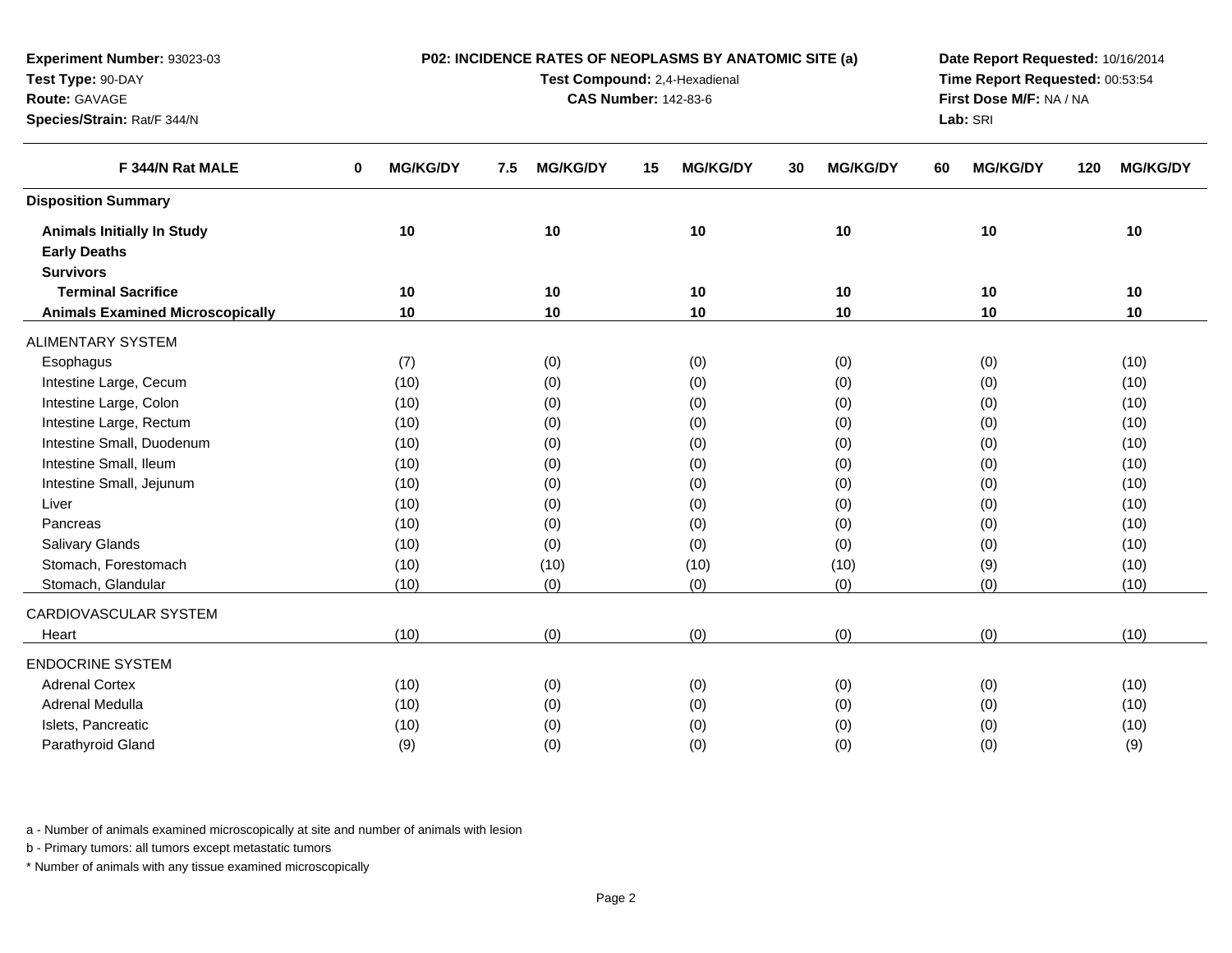| Experiment Number: 93023-03<br>Test Type: 90-DAY<br>Route: GAVAGE<br>Species/Strain: Rat/F 344/N |                             | P02: INCIDENCE RATES OF NEOPLASMS BY ANATOMIC SITE (a)<br>Test Compound: 2,4-Hexadienal<br><b>CAS Number: 142-83-6</b> | Date Report Requested: 10/16/2014<br>Time Report Requested: 00:53:54<br>First Dose M/F: NA / NA<br>Lab: SRI |                                                             |                       |                        |
|--------------------------------------------------------------------------------------------------|-----------------------------|------------------------------------------------------------------------------------------------------------------------|-------------------------------------------------------------------------------------------------------------|-------------------------------------------------------------|-----------------------|------------------------|
| F 344/N Rat MALE                                                                                 | <b>MG/KG/DY</b><br>$\bf{0}$ | <b>MG/KG/DY</b><br>7.5                                                                                                 | <b>MG/KG/DY</b><br>15                                                                                       | <b>MG/KG/DY</b><br>30                                       | <b>MG/KG/DY</b><br>60 | <b>MG/KG/DY</b><br>120 |
| <b>Pituitary Gland</b>                                                                           | (10)                        | (0)                                                                                                                    | (0)                                                                                                         | (0)                                                         | (0)                   | (10)                   |
| <b>Thyroid Gland</b>                                                                             | (10)                        | (0)                                                                                                                    | (0)                                                                                                         | (0)                                                         | (0)                   | (10)                   |
| <b>GENERAL BODY SYSTEM</b><br>None                                                               |                             |                                                                                                                        |                                                                                                             |                                                             |                       |                        |
| <b>GENITAL SYSTEM</b>                                                                            |                             |                                                                                                                        |                                                                                                             |                                                             |                       |                        |
| Epididymis                                                                                       | (10)                        | (0)                                                                                                                    |                                                                                                             |                                                             | (0)                   | (10)                   |
| <b>Preputial Gland</b>                                                                           | (9)                         | (0)                                                                                                                    | (0)                                                                                                         | (0)                                                         | (0)                   | (10)                   |
| Prostate                                                                                         | (10)                        | (0)                                                                                                                    | (0)                                                                                                         | (0)                                                         | (0)                   | (10)                   |
| Seminal Vesicle                                                                                  | (10)                        | (0)                                                                                                                    | (0)                                                                                                         | (0)                                                         | (0)                   | (10)                   |
| Testes                                                                                           | (10)                        | (0)                                                                                                                    | (0)                                                                                                         | (0)                                                         | (0)                   | (10)                   |
| <b>HEMATOPOIETIC SYSTEM</b>                                                                      |                             |                                                                                                                        |                                                                                                             |                                                             |                       |                        |
| <b>Bone Marrow</b>                                                                               | (10)                        | (0)                                                                                                                    |                                                                                                             |                                                             | (0)                   | (10)                   |
| Lymph Node, Mandibular                                                                           | (10)                        | (0)                                                                                                                    |                                                                                                             |                                                             | (0)                   | (10)                   |
| Lymph Node, Mesenteric                                                                           | (10)                        | (0)                                                                                                                    | (0)                                                                                                         | (0)                                                         | (0)                   | (10)                   |
| Spleen                                                                                           | (10)                        | (0)                                                                                                                    | (0)                                                                                                         | (0)                                                         | (0)                   | (10)                   |
| Thymus                                                                                           | (10)                        | (0)                                                                                                                    | (0)                                                                                                         | (0)                                                         | (0)                   | (10)                   |
| <b>INTEGUMENTARY SYSTEM</b>                                                                      |                             |                                                                                                                        |                                                                                                             |                                                             |                       |                        |
| Mammary Gland                                                                                    | (8)                         | (0)                                                                                                                    |                                                                                                             |                                                             | (0)                   | (8)                    |
| Skin                                                                                             | (10)                        | (0)                                                                                                                    | (0)                                                                                                         | (0)                                                         | (0)                   | (10)                   |
| MUSCULOSKELETAL SYSTEM                                                                           |                             |                                                                                                                        |                                                                                                             |                                                             |                       |                        |
| Bone                                                                                             | (10)                        | (0)                                                                                                                    | (0)                                                                                                         | (0)                                                         | (0)                   | (10)                   |
| NERVOUS SYSTEM                                                                                   |                             |                                                                                                                        |                                                                                                             |                                                             |                       |                        |
| <b>Brain</b>                                                                                     | (10)                        | (0)                                                                                                                    | (0)                                                                                                         | (0)                                                         | (0)                   | (10)                   |
| <b>RESPIRATORY SYSTEM</b>                                                                        |                             |                                                                                                                        |                                                                                                             |                                                             |                       |                        |
| Lung                                                                                             | (10)                        | (0)                                                                                                                    | (0)                                                                                                         | (0)<br>(0)<br>(0)<br>(0)<br>(0)<br>(0)<br>(0)<br>(0)<br>(0) |                       | (10)                   |

b - Primary tumors: all tumors except metastatic tumors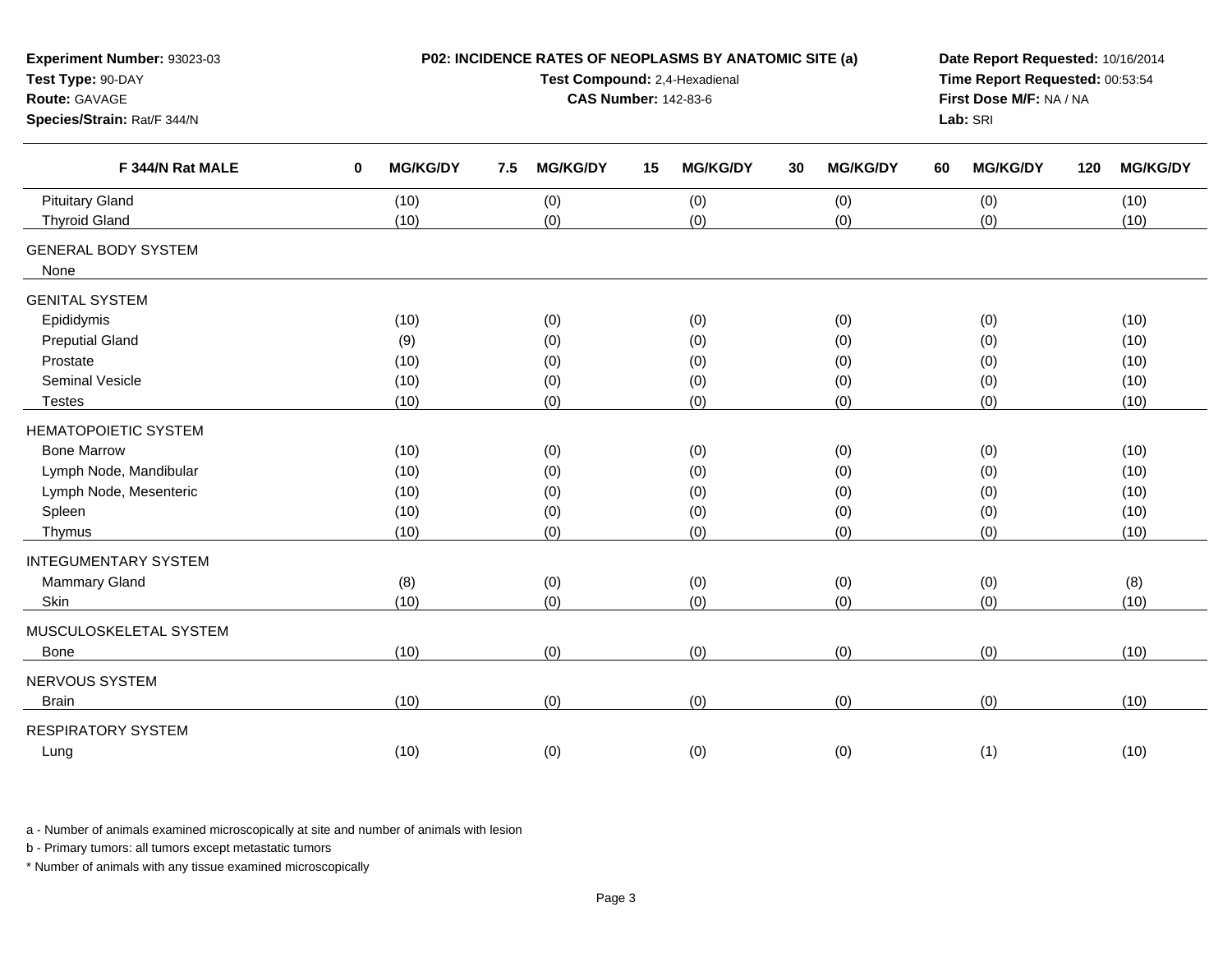| Experiment Number: 93023-03<br>Test Type: 90-DAY<br><b>Route: GAVAGE</b><br>Species/Strain: Rat/F 344/N |   | <b>P02: INCIDENCE RATES OF NEOPLASMS BY ANATOMIC SITE (a)</b><br>Test Compound: 2,4-Hexadienal<br><b>CAS Number: 142-83-6</b> |     |                 |    |                 |    |                 |    |                 | Date Report Requested: 10/16/2014<br>Time Report Requested: 00:53:54<br>First Dose M/F: NA / NA<br>Lab: SRI |                 |  |  |
|---------------------------------------------------------------------------------------------------------|---|-------------------------------------------------------------------------------------------------------------------------------|-----|-----------------|----|-----------------|----|-----------------|----|-----------------|-------------------------------------------------------------------------------------------------------------|-----------------|--|--|
| F 344/N Rat MALE                                                                                        | 0 | <b>MG/KG/DY</b>                                                                                                               | 7.5 | <b>MG/KG/DY</b> | 15 | <b>MG/KG/DY</b> | 30 | <b>MG/KG/DY</b> | 60 | <b>MG/KG/DY</b> | 120                                                                                                         | <b>MG/KG/DY</b> |  |  |
| Nose                                                                                                    |   | (10)                                                                                                                          |     | (10)            |    | (10)            |    | (10)            |    | (10)            |                                                                                                             | (10)            |  |  |
| Trachea                                                                                                 |   | (10)                                                                                                                          |     | (0)             |    | (0)             |    | (0)             |    | (0)             |                                                                                                             | (10)            |  |  |
| <b>SPECIAL SENSES SYSTEM</b><br>None                                                                    |   |                                                                                                                               |     |                 |    |                 |    |                 |    |                 |                                                                                                             |                 |  |  |
| URINARY SYSTEM                                                                                          |   |                                                                                                                               |     |                 |    |                 |    |                 |    |                 |                                                                                                             |                 |  |  |
| Kidney                                                                                                  |   | (10)                                                                                                                          |     | (0)             |    | (0)             |    | (0)             |    | (1)             |                                                                                                             | (10)            |  |  |
| <b>Urinary Bladder</b>                                                                                  |   | (10)                                                                                                                          |     | (0)             |    | (0)             |    | (0)             |    | (0)             |                                                                                                             | (10)            |  |  |

b - Primary tumors: all tumors except metastatic tumors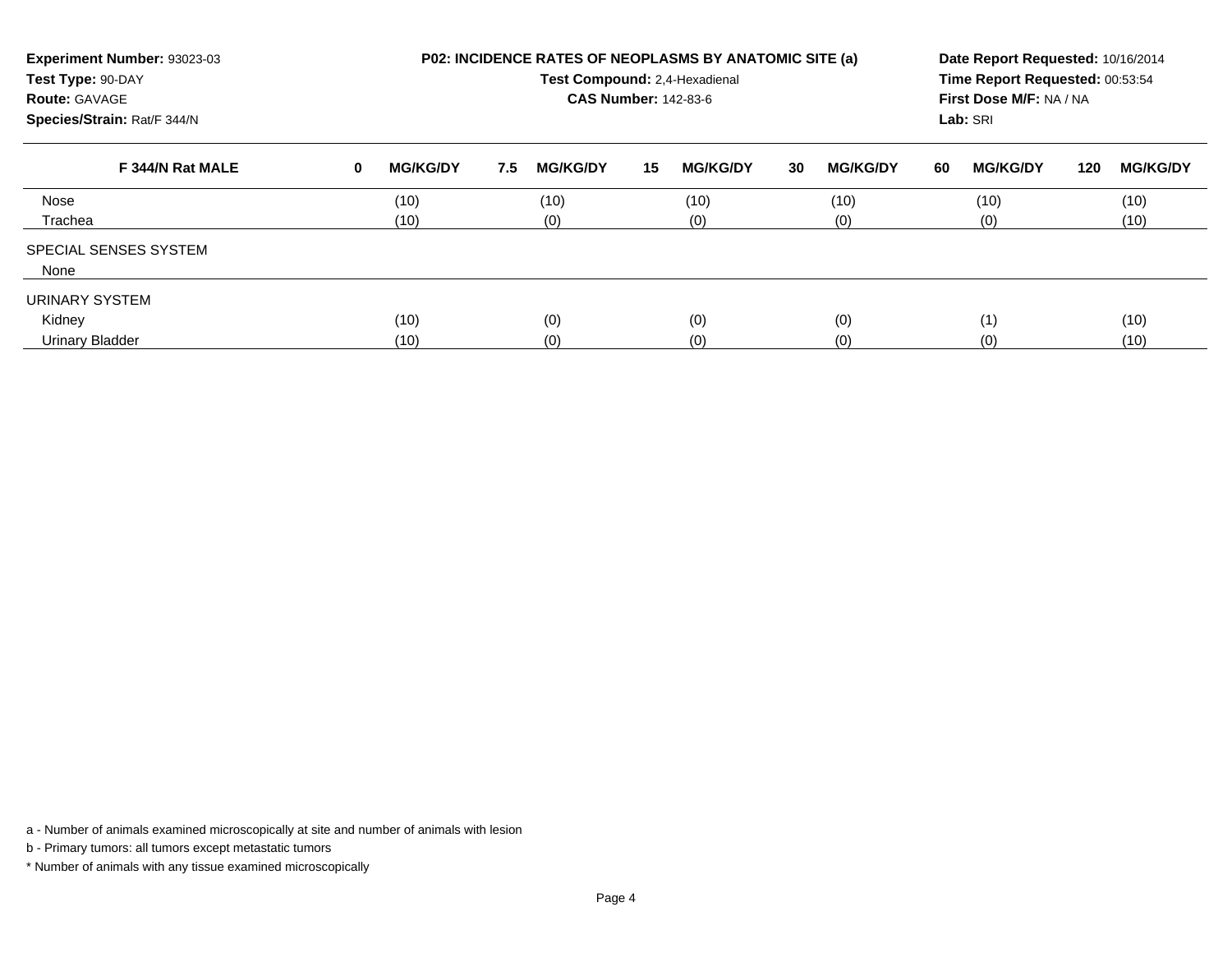| Experiment Number: 93023-03<br>Test Type: 90-DAY<br><b>Route: GAVAGE</b><br>Species/Strain: Rat/F 344/N    | <b>P02: INCIDENCE RATES OF NEOPLASMS BY ANATOMIC SITE (a)</b><br>Test Compound: 2,4-Hexadienal<br><b>CAS Number: 142-83-6</b> |                 |     |                 |    |                 |    |                 |    | Date Report Requested: 10/16/2014<br>Time Report Requested: 00:53:54<br>First Dose M/F: NA / NA<br>Lab: SRI |     |                 |  |  |
|------------------------------------------------------------------------------------------------------------|-------------------------------------------------------------------------------------------------------------------------------|-----------------|-----|-----------------|----|-----------------|----|-----------------|----|-------------------------------------------------------------------------------------------------------------|-----|-----------------|--|--|
| F 344/N Rat MALE                                                                                           | $\bf{0}$                                                                                                                      | <b>MG/KG/DY</b> | 7.5 | <b>MG/KG/DY</b> | 15 | <b>MG/KG/DY</b> | 30 | <b>MG/KG/DY</b> | 60 | <b>MG/KG/DY</b>                                                                                             | 120 | <b>MG/KG/DY</b> |  |  |
| <b>Tumor Summary for MALE</b>                                                                              |                                                                                                                               |                 |     |                 |    |                 |    |                 |    |                                                                                                             |     |                 |  |  |
| <b>Total Animals with Primary Neoplasms (b)</b><br><b>Total Primary Neoplasms</b>                          |                                                                                                                               |                 |     |                 |    |                 |    |                 |    |                                                                                                             |     |                 |  |  |
| <b>Total Animals with Benign Neoplasms</b><br><b>Total Benign Neoplasms</b>                                |                                                                                                                               |                 |     |                 |    |                 |    |                 |    |                                                                                                             |     |                 |  |  |
| <b>Total Animals with Malignant Neoplasms</b><br><b>Total Malignant Neoplasms</b>                          |                                                                                                                               |                 |     |                 |    |                 |    |                 |    |                                                                                                             |     |                 |  |  |
| <b>Total Animals with Metastatic Neoplasms</b><br><b>Total Metastatic Neoplasms</b>                        |                                                                                                                               |                 |     |                 |    |                 |    |                 |    |                                                                                                             |     |                 |  |  |
| <b>Total Animals with Malignant Neoplasms</b><br><b>Uncertain Primary Site</b>                             |                                                                                                                               |                 |     |                 |    |                 |    |                 |    |                                                                                                             |     |                 |  |  |
| Total Animals with Neoplasms Uncertain -<br><b>Benign or Malignant</b><br><b>Total Uncertain Neoplasms</b> |                                                                                                                               |                 |     |                 |    |                 |    |                 |    |                                                                                                             |     |                 |  |  |

\*\*\*END OF MALE DATA\*\*\*

a - Number of animals examined microscopically at site and number of animals with lesion

b - Primary tumors: all tumors except metastatic tumors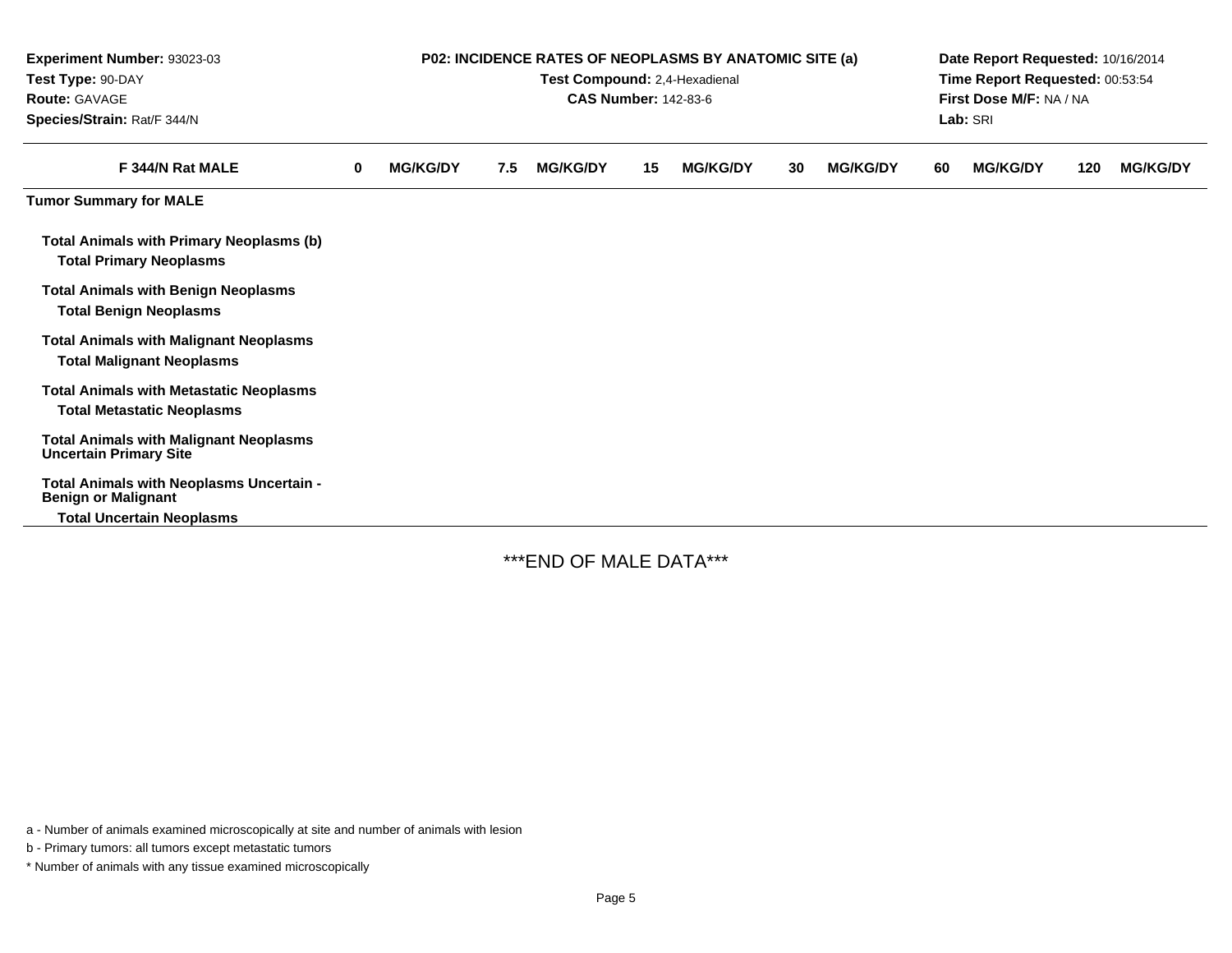| Route: GAVAGE<br>Species/Strain: Rat/F 344/N |                             |                        | <b>CAS Number: 142-83-6</b> |                       | First Dose M/F: NA / NA<br>Lab: SRI<br><b>MG/KG/DY</b><br>120<br>60 |                 |  |  |  |  |
|----------------------------------------------|-----------------------------|------------------------|-----------------------------|-----------------------|---------------------------------------------------------------------|-----------------|--|--|--|--|
|                                              |                             |                        |                             |                       |                                                                     |                 |  |  |  |  |
| F 344/N Rat FEMALE                           | <b>MG/KG/DY</b><br>$\bf{0}$ | <b>MG/KG/DY</b><br>7.5 | <b>MG/KG/DY</b><br>15       | <b>MG/KG/DY</b><br>30 |                                                                     | <b>MG/KG/DY</b> |  |  |  |  |
| <b>Disposition Summary</b>                   |                             |                        |                             |                       |                                                                     |                 |  |  |  |  |
| <b>Animals Initially In Study</b>            | 10                          | 10                     | 10                          | 10                    | 10                                                                  | 10              |  |  |  |  |
| <b>Early Deaths</b>                          |                             |                        |                             |                       |                                                                     |                 |  |  |  |  |
| <b>Survivors</b>                             |                             |                        |                             |                       |                                                                     |                 |  |  |  |  |
| <b>Terminal Sacrifice</b>                    | 10                          | 10                     | 10                          | 10                    | 10                                                                  | 10              |  |  |  |  |
| <b>Animals Examined Microscopically</b>      | 10                          | 10                     | 10                          | 10                    | 10                                                                  | 10              |  |  |  |  |
| <b>ALIMENTARY SYSTEM</b>                     |                             |                        |                             |                       |                                                                     |                 |  |  |  |  |
| Esophagus                                    | (9)                         | (0)                    | (0)                         | (0)                   | (0)                                                                 | (9)             |  |  |  |  |
| Intestine Large, Cecum                       | (10)                        | (0)                    | (0)                         | (0)                   | (0)                                                                 | (10)            |  |  |  |  |
| Intestine Large, Colon                       | (10)                        | (0)                    | (0)                         | (0)                   | (0)                                                                 | (10)            |  |  |  |  |
| Intestine Large, Rectum                      | (10)                        | (0)                    | (0)                         | (0)                   | (0)                                                                 | (10)            |  |  |  |  |
| Intestine Small, Duodenum                    | (10)                        | (0)                    | (0)                         | (0)                   | (0)                                                                 | (10)            |  |  |  |  |
| Intestine Small, Ileum                       | (10)                        | (0)                    | (0)                         | (0)                   | (0)                                                                 | (10)            |  |  |  |  |
| Intestine Small, Jejunum                     | (10)                        | (0)                    | (0)                         | (0)                   | (0)                                                                 | (10)            |  |  |  |  |
| Liver                                        | (10)                        | (0)                    | (0)                         | (2)                   | (3)                                                                 | (10)            |  |  |  |  |
| Pancreas                                     | (10)                        | (0)                    | (0)                         | (0)                   | (0)                                                                 | (10)            |  |  |  |  |
| <b>Salivary Glands</b>                       | (10)                        | (0)                    | (0)                         | (0)                   | (0)                                                                 | (10)            |  |  |  |  |
| Stomach, Forestomach                         | (10)                        | (10)                   | (10)                        | (10)                  | (10)                                                                | (10)            |  |  |  |  |
| Stomach, Glandular                           | (10)                        | (0)                    | (0)                         | (0)                   | (0)                                                                 | (10)            |  |  |  |  |
| CARDIOVASCULAR SYSTEM                        |                             |                        |                             |                       |                                                                     |                 |  |  |  |  |
| Heart                                        | (10)                        | (0)                    | (0)                         | (0)                   | (0)                                                                 | (10)            |  |  |  |  |
| <b>ENDOCRINE SYSTEM</b>                      |                             |                        |                             |                       |                                                                     |                 |  |  |  |  |
| <b>Adrenal Cortex</b>                        | (10)                        | (0)                    | (0)                         | (0)                   | (0)                                                                 | (10)            |  |  |  |  |
| Adrenal Medulla                              | (10)                        | (0)                    | (0)                         | (0)                   | (0)                                                                 | (10)            |  |  |  |  |
| Islets, Pancreatic                           | (10)                        | (0)                    | (0)                         | (0)                   | (0)                                                                 | (10)            |  |  |  |  |
| Parathyroid Gland                            | (9)                         | (0)                    | (0)                         | (0)                   | (0)                                                                 | (7)             |  |  |  |  |

**P02: INCIDENCE RATES OF NEOPLASMS BY ANATOMIC SITE (a)Test Compound:** 2,4-Hexadienal

**Date Report Requested:** 10/16/2014**Time Report Requested:** 00:53:54

a - Number of animals examined microscopically at site and number of animals with lesion

b - Primary tumors: all tumors except metastatic tumors

**Experiment Number:** 93023-03

**Test Type:** 90-DAY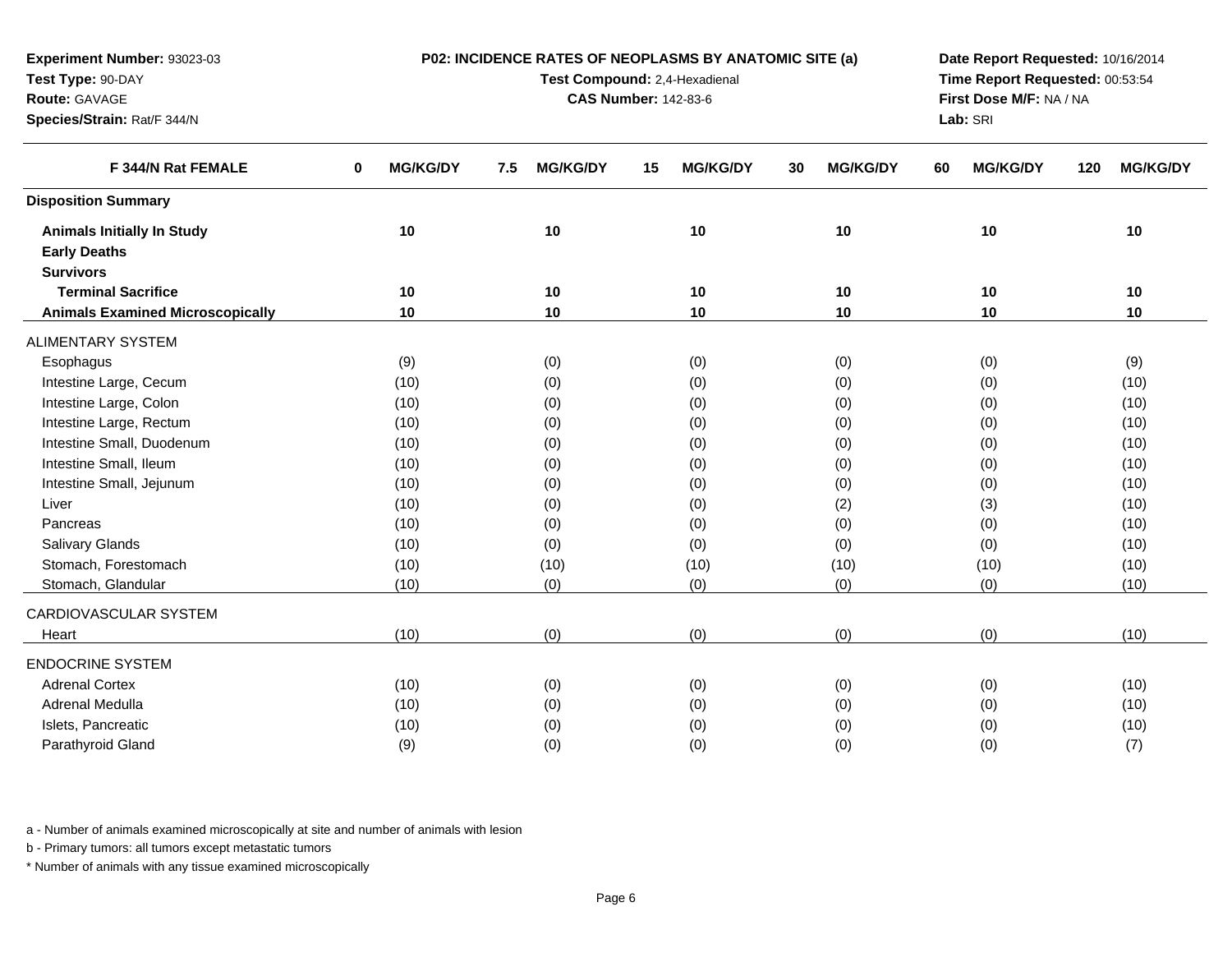| Experiment Number: 93023-03<br>Test Type: 90-DAY<br>Route: GAVAGE<br>Species/Strain: Rat/F 344/N                          |                                      | P02: INCIDENCE RATES OF NEOPLASMS BY ANATOMIC SITE (a)<br>Test Compound: 2,4-Hexadienal<br><b>CAS Number: 142-83-6</b> | Date Report Requested: 10/16/2014<br>Time Report Requested: 00:53:54<br>First Dose M/F: NA / NA<br>Lab: SRI |                                 |                                 |                                      |
|---------------------------------------------------------------------------------------------------------------------------|--------------------------------------|------------------------------------------------------------------------------------------------------------------------|-------------------------------------------------------------------------------------------------------------|---------------------------------|---------------------------------|--------------------------------------|
| F 344/N Rat FEMALE                                                                                                        | <b>MG/KG/DY</b><br>0                 | <b>MG/KG/DY</b><br>7.5                                                                                                 | <b>MG/KG/DY</b><br>15                                                                                       | <b>MG/KG/DY</b><br>30           | <b>MG/KG/DY</b><br>60           | <b>MG/KG/DY</b><br>120               |
| <b>Pituitary Gland</b><br><b>Thyroid Gland</b>                                                                            | (10)<br>(10)                         | (0)<br>(0)                                                                                                             | (0)<br>(0)                                                                                                  | (0)<br>(0)                      | (0)<br>(0)                      | (10)<br>(10)                         |
| <b>GENERAL BODY SYSTEM</b><br>None                                                                                        |                                      |                                                                                                                        |                                                                                                             |                                 |                                 |                                      |
| <b>GENITAL SYSTEM</b><br><b>Clitoral Gland</b><br>Ovary<br><b>Uterus</b>                                                  | (10)<br>(10)<br>(10)                 | (0)<br>(0)<br>(0)                                                                                                      | (0)<br>(0)<br>(0)                                                                                           | (0)<br>(1)<br>(2)               | (3)<br>(3)<br>(2)               | (10)<br>(10)<br>(10)                 |
| <b>HEMATOPOIETIC SYSTEM</b><br><b>Bone Marrow</b><br>Lymph Node, Mandibular<br>Lymph Node, Mesenteric<br>Spleen<br>Thymus | (10)<br>(10)<br>(10)<br>(10)<br>(10) | (0)<br>(0)<br>(0)<br>(0)<br>(0)                                                                                        | (0)<br>(0)<br>(0)<br>(0)<br>(0)                                                                             | (0)<br>(0)<br>(0)<br>(0)<br>(0) | (0)<br>(0)<br>(0)<br>(0)<br>(0) | (10)<br>(10)<br>(10)<br>(10)<br>(10) |
| <b>INTEGUMENTARY SYSTEM</b><br>Mammary Gland<br>Skin                                                                      | (10)<br>(10)                         | (0)<br>(0)                                                                                                             | (0)<br>(0)                                                                                                  | (0)<br>(0)                      | (0)<br>(0)                      | (10)<br>(10)                         |
| MUSCULOSKELETAL SYSTEM<br>Bone<br>NERVOUS SYSTEM                                                                          | (10)                                 | (0)                                                                                                                    | (0)                                                                                                         | (0)                             | (0)                             | (10)                                 |
| <b>Brain</b><br><b>RESPIRATORY SYSTEM</b><br>Lung<br>Nose<br>Trachea                                                      | (10)<br>(10)<br>(10)<br>(10)         | (0)<br>(0)<br>(10)<br>(0)                                                                                              | (0)<br>(0)<br>(10)<br>(0)                                                                                   | (0)<br>(0)<br>(10)<br>(0)       | (0)<br>(0)<br>(10)<br>(0)       | (10)<br>(10)<br>(10)<br>(10)         |

b - Primary tumors: all tumors except metastatic tumors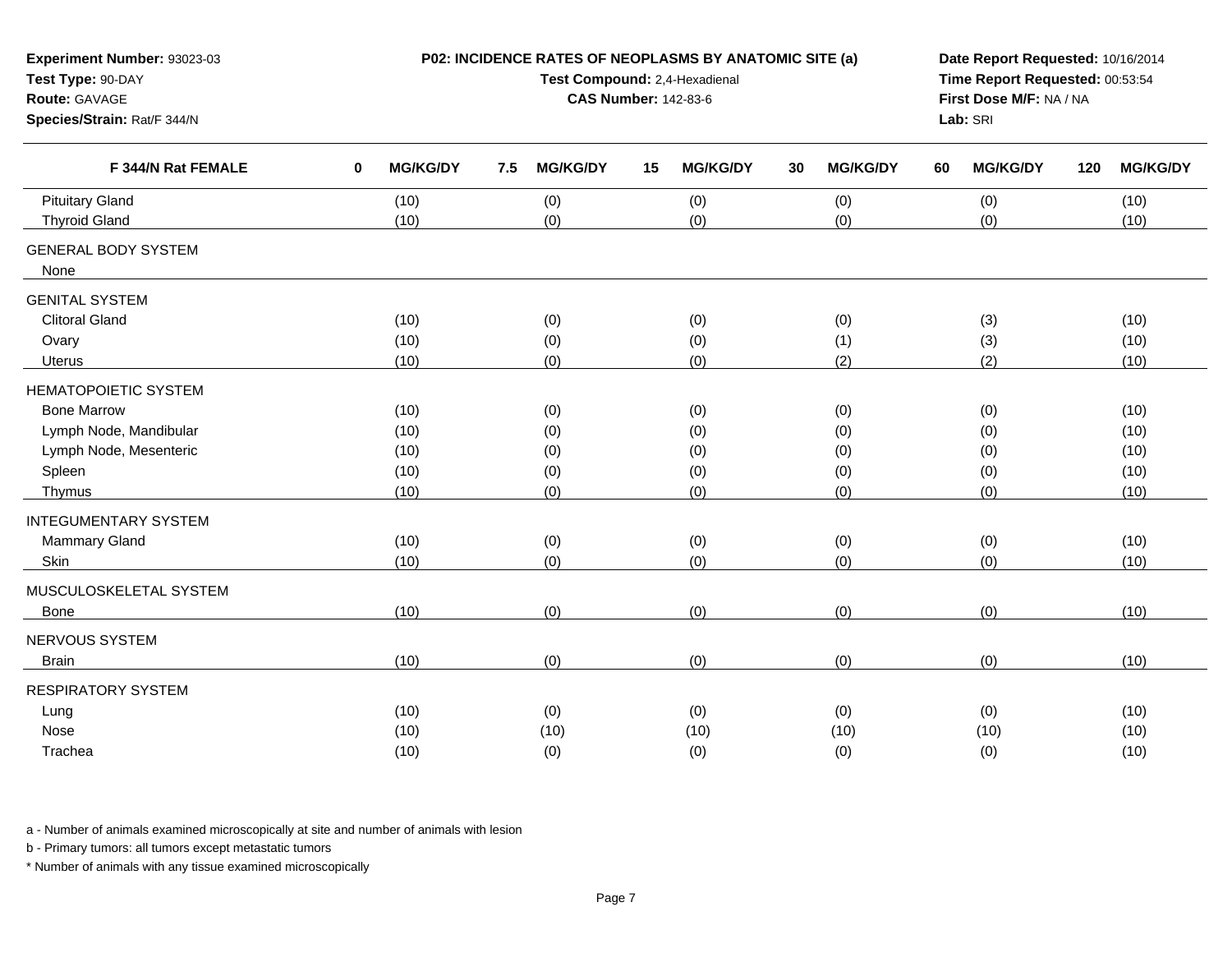| Experiment Number: 93023-03<br>Test Type: 90-DAY<br><b>Route: GAVAGE</b><br>Species/Strain: Rat/F 344/N |          | <b>P02: INCIDENCE RATES OF NEOPLASMS BY ANATOMIC SITE (a)</b><br>Test Compound: 2,4-Hexadienal<br><b>CAS Number: 142-83-6</b> |     |                 |    |                 |    |                 |    |                 | Date Report Requested: 10/16/2014<br>Time Report Requested: 00:53:54<br>First Dose M/F: NA / NA<br>Lab: SRI |                 |  |  |
|---------------------------------------------------------------------------------------------------------|----------|-------------------------------------------------------------------------------------------------------------------------------|-----|-----------------|----|-----------------|----|-----------------|----|-----------------|-------------------------------------------------------------------------------------------------------------|-----------------|--|--|
| F 344/N Rat FEMALE                                                                                      | $\bf{0}$ | <b>MG/KG/DY</b>                                                                                                               | 7.5 | <b>MG/KG/DY</b> | 15 | <b>MG/KG/DY</b> | 30 | <b>MG/KG/DY</b> | 60 | <b>MG/KG/DY</b> | 120                                                                                                         | <b>MG/KG/DY</b> |  |  |
| <b>SPECIAL SENSES SYSTEM</b><br>None                                                                    |          |                                                                                                                               |     |                 |    |                 |    |                 |    |                 |                                                                                                             |                 |  |  |
| URINARY SYSTEM                                                                                          |          |                                                                                                                               |     |                 |    |                 |    |                 |    |                 |                                                                                                             |                 |  |  |
| Kidney<br>Urinary Bladder                                                                               |          | (10)<br>(10)                                                                                                                  |     | (0)<br>(0)      |    | (0)<br>(0)      |    | (0)<br>(0)      |    | (0)<br>(0)      |                                                                                                             | (10)<br>(10)    |  |  |

b - Primary tumors: all tumors except metastatic tumors